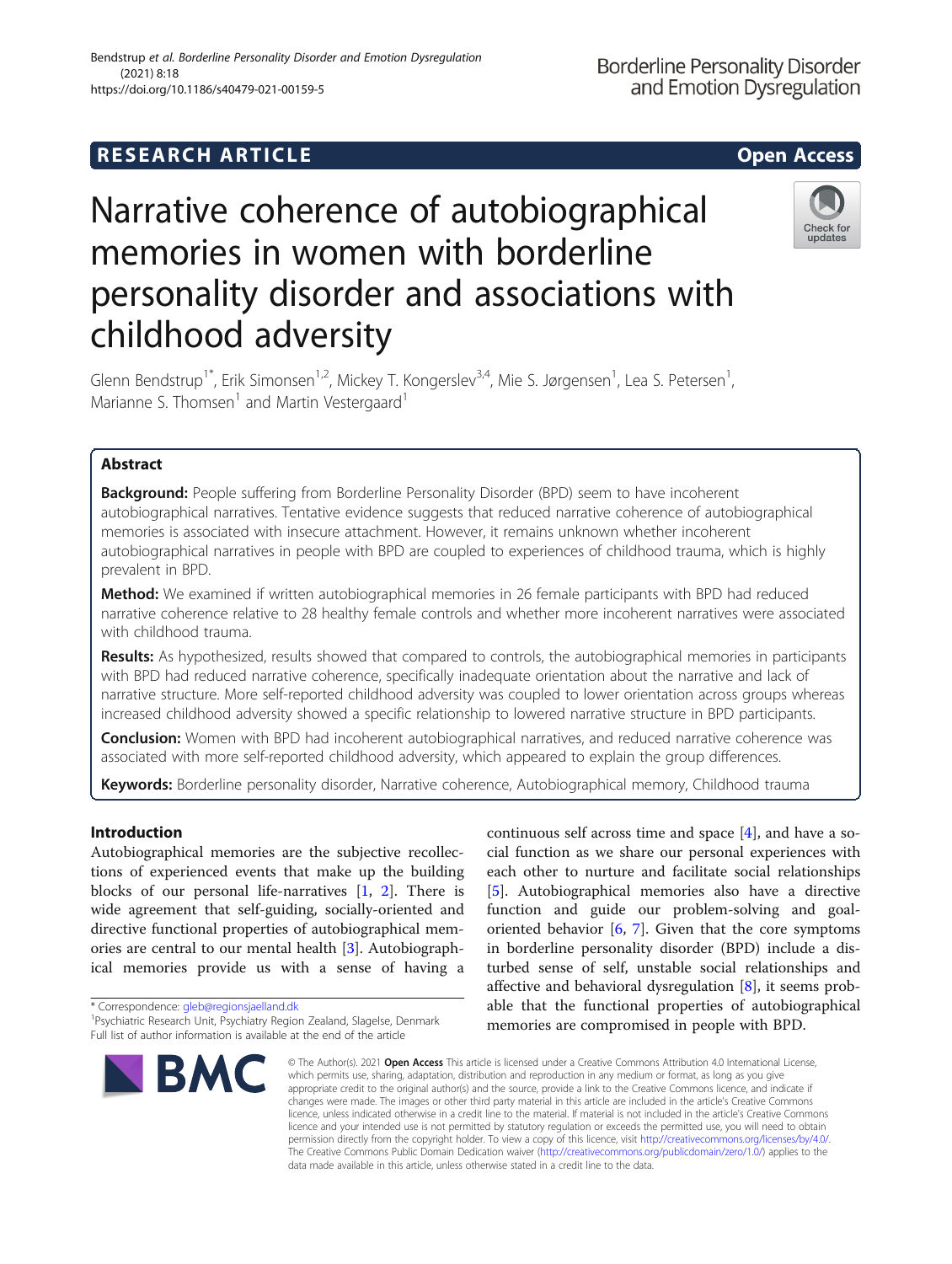## Narrative coherence in borderline personality disorder

Autobiographical memories are remembered and communicated as narratives. The competence to remember autobiographical memories as coherent narratives provides us with a temporal and causal framework that integrates past and current experiences into a unified and evolving life-story, thereby making sense of an otherwise myriad of unconnected events that we as individuals experience [\[9](#page-8-0)]. Better autobiographical narrative coherence shows a positive relationship with psychological wellbeing [[4,](#page-8-0) [9](#page-8-0)–[11\]](#page-8-0).

The ability to convey episodic memories as coherent narratives develops throughout childhood and adolescence [[12\]](#page-8-0), and studies have shown that when mothers elaborate more while reminiscing about past events together with the child, those children generate more co-herent narratives [\[13](#page-8-0)], have a more consistent selfconcept [\[14](#page-8-0)], display more secure attachments and have better impulse control [\[15](#page-8-0)]. Recently, a study in psychiatric inpatient adolescents showed that more coherently narrated episodic memories were correlated with higher self-reported attachment security and less externalizing behavior [[16\]](#page-8-0). A longitudinal intervention study with focus on attachment style in people suffering from BPD showed that following 1 year of treatment with transference-focused psychotherapy, the BPD participants' narrative coherence on the Adult Attachment Interview (AAI) increased significantly, which correlated with increases in self-reported reflective functioning and a more secure attachment style [[17\]](#page-8-0). Prevalence rates of self-reported childhood trauma are exceedingly high in BPD, with a recent meta-analysis estimating that individuals with BPD are 13.9 times more likely to report childhood adversity relative to healthy controls [\[18](#page-8-0)]. Because insecure attachment and traumatic experiences in childhood are considered to increase the risk of developing BPD later in life [\[19](#page-8-0), [20](#page-8-0)], self-reported experiences of abuse and neglect are perhaps coupled to more incoherent autobiographical narratives in adulthood.

More borderline-related traits, in otherwise healthy individuals, have been associated with worse narrative coherence [\[21](#page-8-0)]. Jørgensen et al. [\[22](#page-8-0)] used a categorical procedure to code the narrative style of autobiographical memories and showed that, compared to healthy controls, the autobiographical memories in participants with BPD were more frequently disoriented, defined as a narrative that jumps incoherently from one event to another, leaving out central parts of the narratives. Furthermore, Jørgensen et al. [[22](#page-8-0)] observed that the autobiographical memories in individuals with BPD or Obsessive-Compulsive Disorder (OCD) were more frequently impoverished relative to controls, defined as a narrative that consisted of too few sentences to be meaningfully analyzed [\[22\]](#page-8-0). Another study used the same categorical procedure to assess narrative coherence and reported that compared to healthy controls, the narratives in BPD outpatients were more impoverished [\[23](#page-8-0)]. Thus, the few studies published to date indicate that individuals with BPD narrate their autobiographical memories less coherently than healthy controls [[22,](#page-8-0) [23](#page-8-0)]. However, it is unknown whether incoherent autobiographical narratives in BPD are related to experienced childhood adversity, which is a key characteristic of the disorder.

## Episodic specificity in borderline personality disorder

The functional properties of autobiographical memories are not solely dependent on narrative coherence but also whether the individual is able to retrieve specific episodic memories rather than more generalized personal memories [\[2](#page-8-0), [3](#page-8-0)]. Trouble retrieving specific episodes from one's past has been linked to increased selfreported experiences of childhood and adult psychological trauma [\[24,](#page-8-0) [25](#page-8-0)] and depression [\[26](#page-8-0)]. While some studies have shown autobiographical memories to be less specific in individuals with BPD compared to healthy controls [\[23,](#page-8-0) [27](#page-8-0)–[31\]](#page-9-0), others have reported no such differences [\[22](#page-8-0), [32](#page-9-0)–[34\]](#page-9-0). One study reported that apparent differences in episodic specificity of autobiographical memories between BPD subjects and controls were explained by differences in intelligence and educational level [[30\]](#page-9-0). Although it is uncertain why findings on episodic specificity in BPD are mixed, episodic specificity in individuals with BPD may vary dependent on whether the autobiographical memories recalled, primarily have a social, self-relevant or directive functional property.

# The current study

We hypothesized that women diagnosed with BPD would convey autobiographical memories less coherently than healthy women. Follow-up analyses were performed to examine whether incoherent autobiographical narratives were related to more self-reported childhood trauma in participants with BPD and controls, as well as with borderline symptoms in the BPD group. The validated coding scheme for narrative coherence developed by Baerger & McAdams [[9\]](#page-8-0) was employed to analyze written autobiographical memories. We decided to use this coding scheme as the output from the Baerger & McAdams' is scored on a dimensional scale and is therefore more fit for linear analyses than categorical coding schemes [\[22,](#page-8-0) [23\]](#page-8-0). We further explored whether the autobiographical memories of BPD participants were less specific than controls, and whether BPD participants showed decreased narrative coherence and episodic specificity for the self, social and directive functions of autobiographical memory, respectively.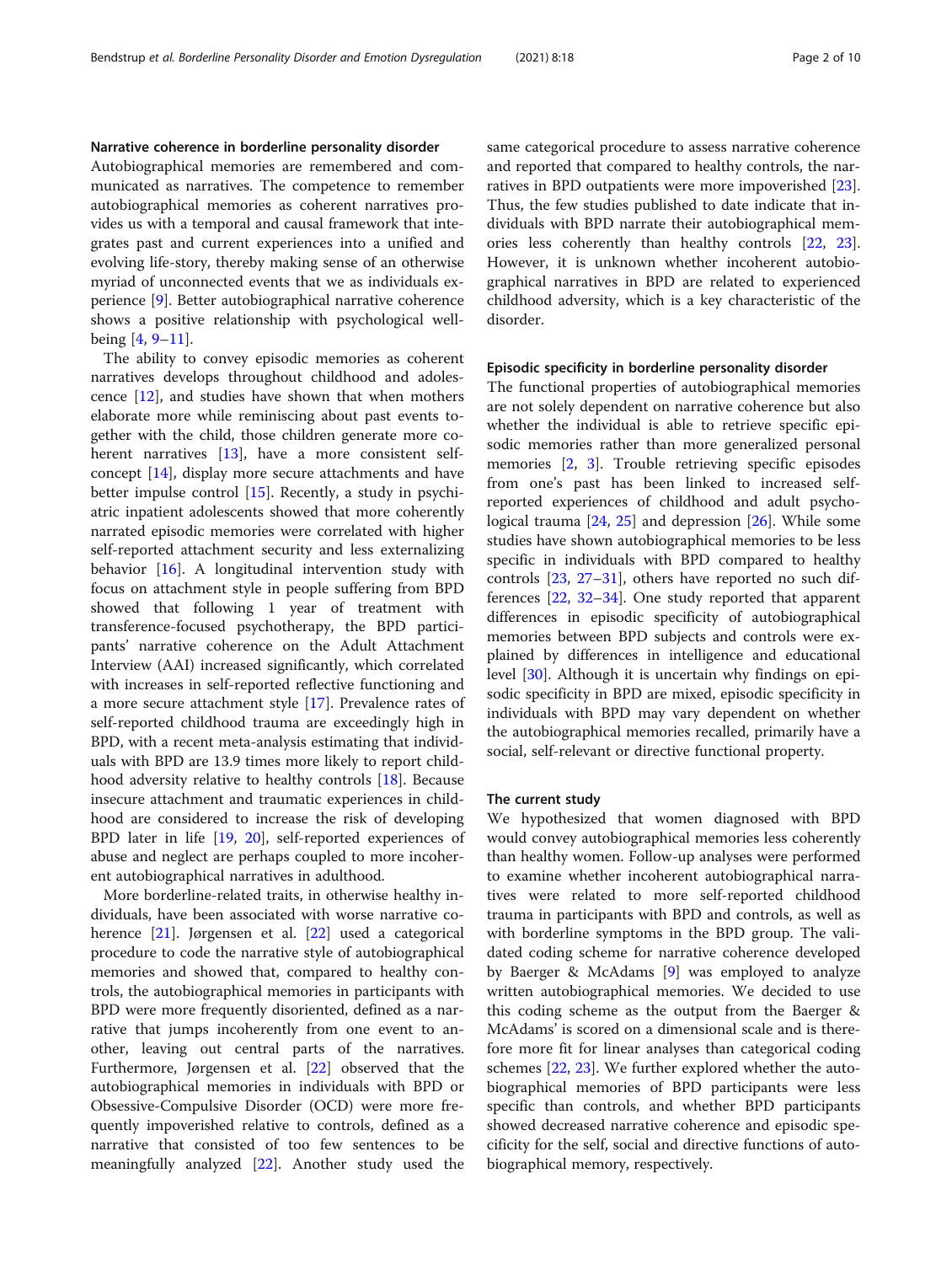# Method

# Participants

The present study examined narrative coherence of autobiographical memories in a subsample of female BPD participants and healthy female controls from a larger cohort reported elsewhere [\[35](#page-9-0)]. Twenty-six women aged 18–45 years who met diagnostic criteria for BPD according the Diagnostic and Statistical Manual of Mental Disorders, Fourth Edition (DSM-IV) were included in the study. Twenty-eight controls were matched on age and sex, as well as parental education to assure that BPD participants and controls did not differ in socioeconomic status of the family of origin (missing data on parental education for two BPD participants). Parent education was coded in one of five categories  $(1 = no$  education;  $2 =$  trained worker;  $3 =$  skilled worker;  $4 =$  theoretical education of lower academic level; 5 = academic education). When data on parental education was available for both parents, the mean of the parental education categories was reported. We furthermore recorded the educational status for each subject to control for interindividual variability in educational level coded in one of six categories  $(1 = no$  education or primary school;  $2 =$ skilled worker;  $3 =$  university-preparatory school;  $4 =$ short academic education; 5 = academic education equivalent to a bachelor's degree; 6 = academic education equivalent to a master's degree), one BPD participant had missing data on subject education. The matching and control variables are displayed in Table [1](#page-3-0).

Exclusion criteria for all participants included DSM-IV lifetime psychotic disorder, bipolar I disorder or substance use disorder, history of significant head trauma, severe chronic physical or neurological illness such as seizure disorder, encephalitis or stroke or a VCI score below 70 points.

BPD participants were recruited from Psychiatric Clinic Roskilde, an outpatient clinic in Region Zealand Psychiatry, Denmark, specialized in treating BPD, and controls were recruited through local advertisement. All participants received thorough written and verbal information about the project and were required to provide written informed consent before inclusion in the study. The study was approved by the Regional Ethics Committee for Science Ethics of Zealand. Recruitment procedures are described in more detail elsewhere [\[35](#page-9-0)].

# Assessments

## Diagnostic assessment

BPD participants and controls were screened for psychiatric disorders by trained clinicians with the Mini International Neuropsychiatric Interview [[36](#page-9-0)], and for personality disorders with the Structured Clinical Interview for DSM-IV Axis II Disorders [[37](#page-9-0)]. All subjects in the BPD cohort fulfilled the criteria of BPD.

# Borderline symptoms

Severity of borderline symptoms within the last 2 weeks was assessed in BPD participants with the nine-item Zanarini Rating Scale for Borderline Personality Disorder (ZAN-BPD), which is a clinician-administered semistructured interview [[38\]](#page-9-0). The items, each of which reflect the core symptoms associated with BPD, were scored on a scale ranging from 0 to 4 based on frequency and severity of BPD symptoms. The ZAN-BPD total score is presented in Table [1](#page-3-0).

# Childhood trauma

We assessed childhood trauma experiences with the validated Danish version of the Childhood Trauma Questionnaire  $(CTQ)$  [[39\]](#page-9-0). The CTQ is a standardized retrospective 28-item self-report inventory that measures the occurrence and severity of experienced childhood trauma including emotional, physical and sexual abuse, emotional and physical neglect scored on a 5-point Likert scale [[40\]](#page-9-0). We used the total score in the present study. Three BPD participants and one person in the control group had missing data on the CTQ.

# Verbal comprehension index

We have previously shown that the BPD participants in the present study displayed lower verbal comprehension relative to controls [\[35](#page-9-0), [41\]](#page-9-0) and the VCI scale has been shown to be positively associated with reading comprehension and spelling [\[42\]](#page-9-0). Because our participants were asked to write down their autobiographical memories, individual differences in verbal comprehension abilities could affect how the autobiographical memories was communicated on paper. Therefore, we assessed individual differences in verbal knowledge and reasoning with the Similarities, Vocabulary and Information subscales from the Wechsler Adult Intelligence Scale, Fourth edition [\[43](#page-9-0)], which were combined to estimate the Verbal Comprehension Index (VCI).

## Autobiographical memory

Participants were asked to recall autobiographical memories of specific events from their lives. Each participant was asked to recall a total of six autobiographical memories, two of which had to be self-guiding, socially shared, and directive in theme, respectively. The participant was requested to recall either a self-guiding, socially shared or directive autobiographical memory by cuecard with one of the following prompts: Try recalling an event that you think says something about your identity (Self-guiding autobiographical memory), Try recalling an event that you often share with other people (Socially shared autobiographical memory), and Try recalling an event that you think of in order to solve current or future problems (Directive autobiographical memory).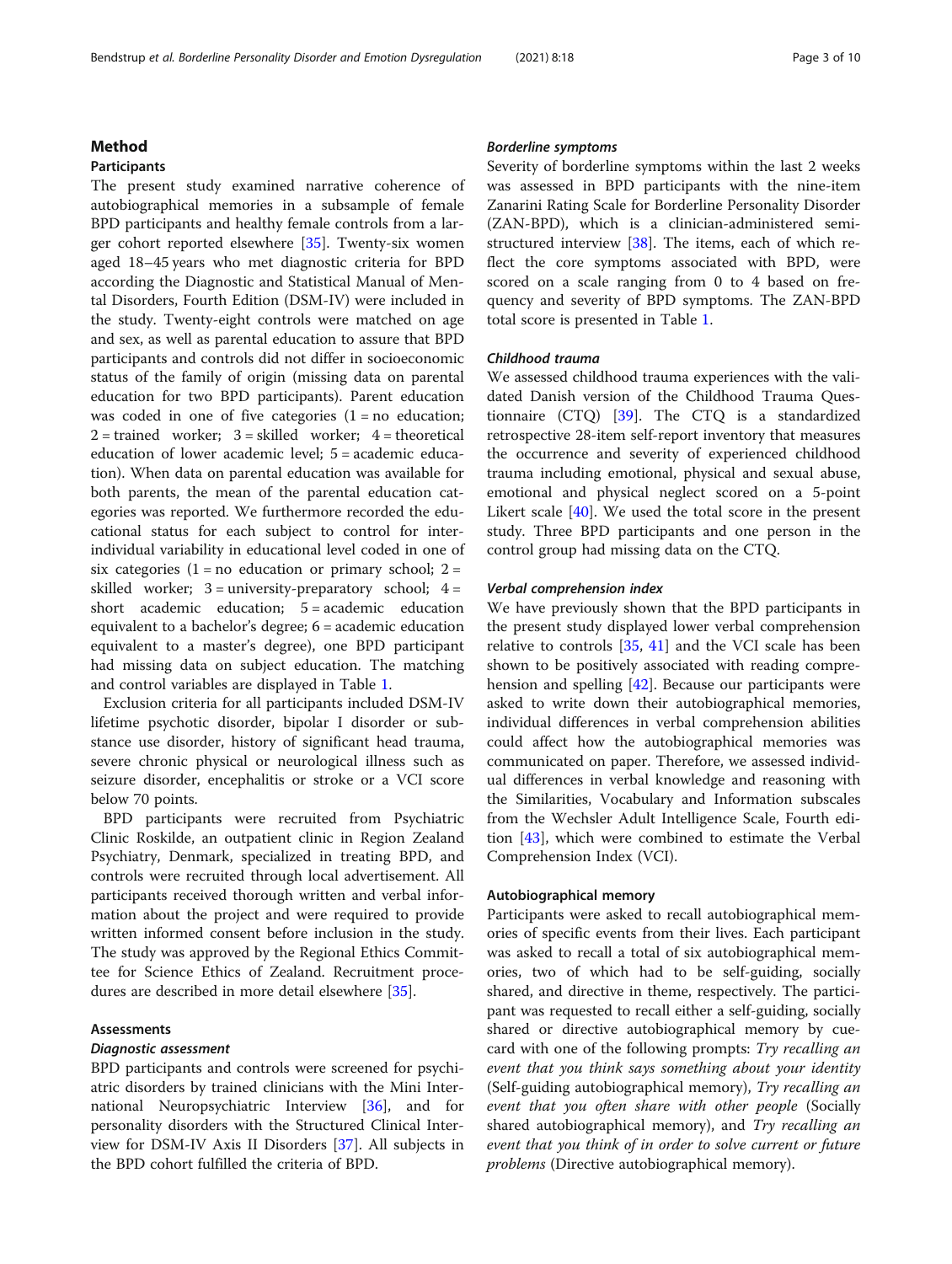<span id="page-3-0"></span>Table 1 Matching variables, control measures, symptom scale, and psychopathology scales for patients and controls

|                                          | BPD subjects $(N = 26)$ | Controls $(N = 28)$ |  |
|------------------------------------------|-------------------------|---------------------|--|
| <b>Control variables</b>                 |                         |                     |  |
| Age                                      | $28.67 \pm 7.21$        | $28.88 \pm 8.77$    |  |
| Parental education                       | $2.45 \pm 0.96$         | $2.71 \pm 0.79$     |  |
| Subject education                        | $2.52 \pm 1.68$         | $3.85 \pm 1.32$     |  |
| <b>WAIS VCI</b>                          | $91.15 \pm 10.4$        | $103.32 \pm 6.2$    |  |
| Memory word count                        | $75.04 \pm 34.9$        | $84.63 \pm 29.3$    |  |
| <b>CTQ</b>                               | $60(44 - 71)$           | $28(25-33)$         |  |
| Symptom scale                            |                         |                     |  |
| ZAN-BPD                                  | $12.6 \pm 6.4$          |                     |  |
| Psychiatric diagnostic comorbidity n (%) |                         |                     |  |
| Major Depressive Disorder                | 3(11.5)                 | 0(0.0)              |  |
| Bipolar II Disorder                      | 0(0.0)                  | 0(0.0)              |  |
| Agoraphobia                              | 6(23.1)                 | 0(0.0)              |  |
| Panic Disorder without Agoraphobia       | 7(26.9)                 | 0(0.0)              |  |
| Social Phobia                            | 7(26.9)                 | 0(0.0)              |  |
| General Anxiety Disorder                 | 2(7.7)                  | 0(0.0)              |  |
| Obsessive-Compulsive Disorder            | 2(7.7)                  | 0(0.0)              |  |
| Posttraumatic Stress Disorder            | 6(23.1)                 | 0(0.0)              |  |
| Personality disorders n (%)              |                         |                     |  |
| Avoidant                                 | 9(34.6)                 | 0(0.0)              |  |
| Dependent                                | 2(7.7)                  | 0(0.0)              |  |
| Obsessive-Compulsive                     | 6(23.1)                 | 0(0.0)              |  |
| Paranoid                                 | 5(19.2)                 | 0(0.0)              |  |
| Schizotypal                              | 0(0.0)                  | 0(0.0)              |  |
| Schizoid                                 | 0(0.0)                  | 0(0.0)              |  |
| Histrionic                               | 2(7.7)                  | 0(0.0)              |  |
| Narcissistic                             | 2(7.7)                  | 0(0.0)              |  |
| Antisocial                               | 2(7.7)                  | 0(0.0)              |  |

Data is shown with mean ± standard deviations except the CTQ score, which is displayed with medians and lower and upper quartiles because the variable significantly deviated from the normal distribution. Missing data is described in the method section. WAIS VCI Wechsler Adult Intelligence Scale Verbal Comprehension Index, CTQ Childhood Trauma Questionnaire, ZAN-BPD Zanarini Rating Scale for Borderline Personality Disorder

Participants were presented with one cue-card at a time in a randomized order. The response time was recorded from when a cue-card was shown until the participant verbally indicated that a memory had been recalled. If the participant had not responded after three minutes, the trial was registered as an omission. Participants were instructed to write down the memories on paper with no time restraint and were instructed to communicate each event as if they told it for the first time to a new friend with whom they felt comfortable. Eight BPD participants had a total of 15 omissions, including 6 directive, 5 social and 4 self-guided memories, while we registered a total of 4 omissions across four controls including 3 directive memories and 1 social memory.

Narrative coherence was coded using an adapted version of the coding system developed by Baerger & McAdams (1999), which has previously been used in adult [[21\]](#page-8-0) and adolescent [\[44](#page-9-0)] clinical samples. Narrative coherence was operationalized using four subscales: Orientation, Structure, Affect and Integration. To ensure the reliability of the scoring procedure, we simplified the original scale, which ranged from 1 to 7 points  $[9]$  $[9]$ , to a 5-point scale with 1 representing minimum coherence, and 5 maximum coherence for each of the four subscales. A similar simplified adaption of the coding procedure has been successfully employed before [[21](#page-8-0), [44](#page-9-0)]. A global score for total narrative coherence was calculated based on the average of the four subscales. The Orientation subscale measures how satisfactorily the story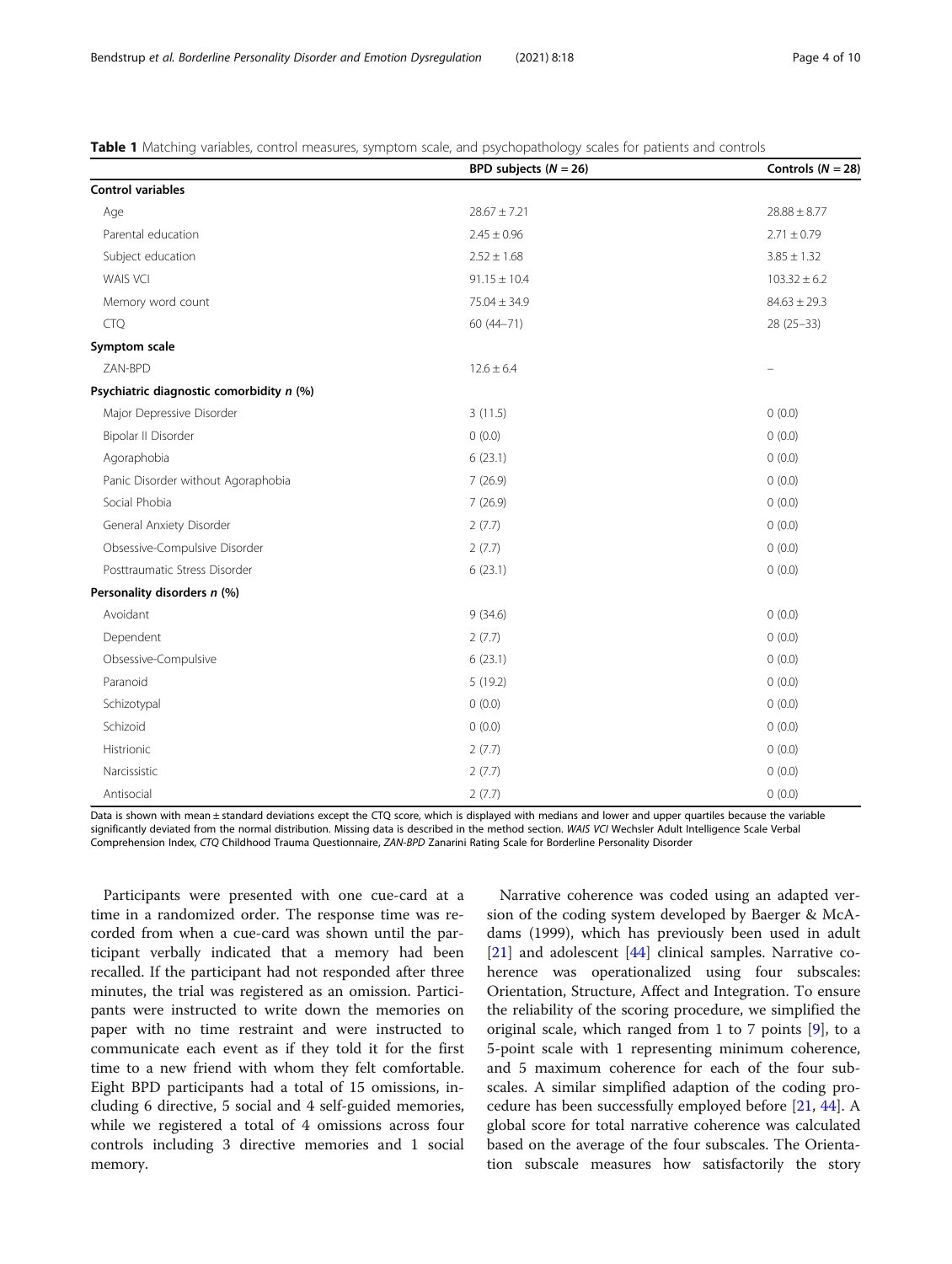provides the reader with adequate context to comprehend the story. Context includes critical background information leading up to the beginning of the story, including sufficient information about the main characters, and when and where the story takes place. The Structure subscale evaluates the logical flow of the story and whether events and reactions appear causally and temporally connected. A story scoring high in structure should also display the structural elements of an episode system described in detail elsewhere [\[9](#page-8-0)]. The Affect subscale measures how coherently affective words or phrasings are incorporated to make evaluative points, giving a clear indication of the feelings experienced by the persons described in the autobiographical memories. The Integration subscale pertains to how skillfully the narrator communicates the point of telling the story. Autobiographical memories high in integration convey the significance of the experience to the narrator and how it relates to the narrators' overall life. Descriptive statistics for narrative coherence scores are displayed in Table 2.

Memories were considered specific if they were situated in a specific time and place, typically not exceeding the course of a day. Episodic specificity was scored on a scale ranging from 0 to 3. A score of 0 points indicated a generalized memory with no episodic details, a 1-point score indicated an autobiographical memory with few and fragmented episodic details, a memory that scored 2 points included some references to specific and associated episodic details, and a memory that scored 3 points was characterized by being rich in episodic details, and firmly situated in time and place. The episodic specificity score is presented in Table 2.

## Inter-rater reliability

Three blinded coders (G.B, M.S.J and L.S.P) rated the Episodic specificity score, and the Orientation, Structure, Emotion and Integration subscale scores, respectively, based on anonymized data from 30 randomly selected participants. Inter-rater reliability was estimated from the mean score of the six autobiographical memories for each participant for the Episodic specificity, Orientation,

Table 2 Descriptive statistics for outcome measures for the patient and control group

|                                      | BPD subjects $(N = 26)$ | Controls ( $N = 28$ ) |  |  |
|--------------------------------------|-------------------------|-----------------------|--|--|
| <b>Outcome measures</b>              |                         |                       |  |  |
| Episodic specificity                 | $1.02 + 0.75$           | $1.11 + 0.73$         |  |  |
| Orientation subscale                 | $2.64 + 0.69$           | $3.23 + 0.70$         |  |  |
| Structure subscale                   | $2.71 + 0.72$           | $3.35 + 0.74$         |  |  |
| Affect subscale                      | $2.30 + 0.70$           | $2.18 + 0.55$         |  |  |
| Integration subscale $2.37 \pm 0.57$ |                         | $2.72 + 0.56$         |  |  |
|                                      |                         |                       |  |  |

Data is shown with group mean ± standard deviations. The displayed data for the narrative subscales and episodic specificity score is based on each subject's mean scores from the six autobiographical memories

Structure, Emotion and Integration scores, respectively. Inter-rater reliability was estimated using intraclass correlation coefficient (ICC) using a two-way random model with absolute agreement for single measures. Results showed a moderate to good reliability for the Episodic specificity score (ICC =  $0.880$ ), and the Orientation  $(ICC = 0.655)$ , Structure  $(ICC = 0.766)$ , Emotion  $(ICC =$ 0.703) and Integration (ICC =  $0.785$ ) subscale scores. Because the inter-rater reliability was satisfactory, we used the first author's ratings for the statistical analyses of all participants.

## Statistical analysis

Statistical analyses were conducted in SPSS 25. A p value below .05 was considered significant. Group differences for the matching and control variables were tested with two-tailed  $t$  tests. Group differences in omissions were tested with the non-parametric Mann-Whitney U test.

To assure that group differences were not explained by potential confounders, all ANCOVA and multiple linear regression models were controlled for age, subject education, parent education, VCI score and number of words used in the autobiographical stories. We used a two-way repeated measures ANCOVA to test our primary hypothesis that the autobiographical memories in BPD participants had lower narrative coherence compared to controls and to test for group differences in the social, self and directive memory functions. Group was entered as the between-subject factor while the narrative subscales were entered as the first within-subject factor and the memory functions were entered as the second within-subject factor in the ANCOVA model. To test group differences in episodic specificity, we likewise used repeated measures ANCOVA, in which group was entered as the between-subject factor while episodic specificity for the social, self and directive scores were entered as within-subject factor. If significant results were observed, multiple linear regression were used to test the directionality of the observed group differences. Planned follow-up analyses were performed to examine if significant group differences were coupled to selfreported childhood adversity. Initially, the CTQ score was entered as a control variable to see if group differences persisted when controlling for childhood trauma. Subsequently, we included an interaction term for group by CTQ score to examine if the respective outcome measure showed a different relationship with experienced childhood adversity in BPD participants relative to controls. If the interaction term was not significant, we explored whether the CTQ score was associated with the outcome measure across BPD participants and controls. Lastly, we planned to explore whether the outcome measure was associated with symptom severity in BPD participants entering the ZAN-BPD score as the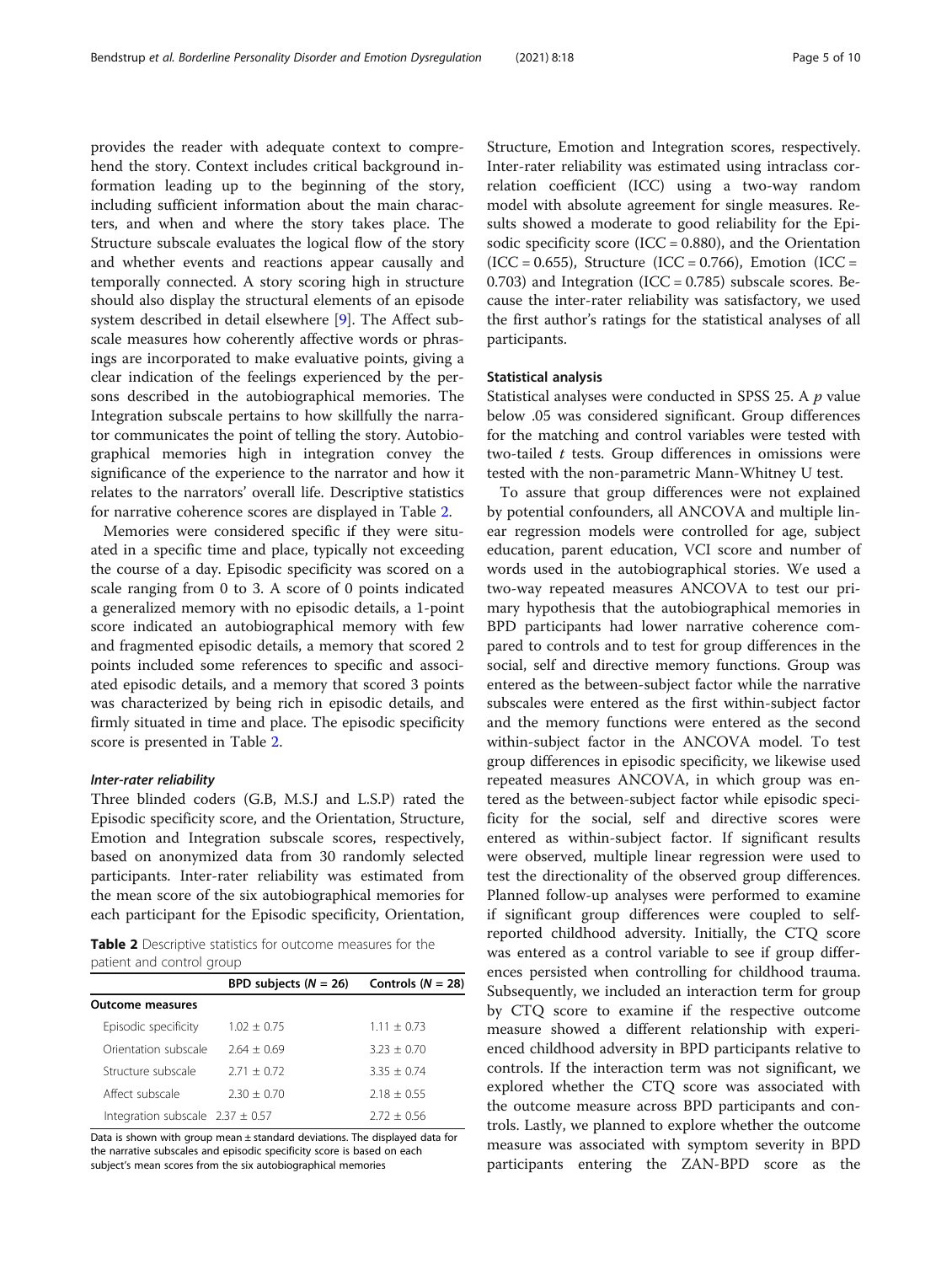predictor of interest. For the covariates used in the multiple linear regression models, missing values were replaced by the mean of the respective variable to limit unwarranted exclusion of subjects. All multiple linear regression models were visually inspected to ensure normal distribution of the residuals and all model covariates fulfilled criteria of noncollinearity with Tolerance >.3.

Continuous variables were determined to have a significantly non-normal distribution if either of the respective standard errors for the skewness or kurtosis were above or below  $Z \pm 1.96$  (two-sided  $p < .05$ ) in the BPD participants and/or controls. Non-normally distributed variables were normalized using the Rankit transformation, and the normalized values were used in the statistical analyses. The CTQ score was significantly non-normally distributed ( $p < .05$ ) and was successfully normalized with Rankit transformation. The remaining variables all appeared normally distributed.

# Results

BPD participants and controls were matched on age (t  $(52)=0.092$ ;  $p=.927$  and parental education (t  $(50)=$ 1.046;  $p = .300$ ). As previously reported in a larger sample, the BPD participants had a significantly lower educational level (t  $(51)=3.227$ ;  $p = .0002$ ), poorer VCI score (t  $(52)=5.265$ ;  $p < .0001$ ), and had more self-reported experiences of childhood trauma on the CTQ (t (48)= − 7.502;  $p < .0001$ ) relative to controls [[35,](#page-9-0) [41\]](#page-9-0). No significant difference between BPD participants and controls was observed in the number of words used to narrate their memories (t  $(52)=1.096$ ;  $p=.278$ ). The Mann-Whitney U test showed no significant group differences in total omissions (U = 434;  $p = .095$ ). Bivariate correlations between the narrative coherence subscales and episodic specificity across BPD subjects and controls are displayed in Table 3.

# Group differences in narrative coherence

No main effect of group was observed on the repeated measures ANCOVA for the average of the subscales F  $(1, 47) = 2.004$ ;  $p = .16$ ). We did, however, see a significant

**Table 3** Bivariate correlations between the narrative coherence subscales and episodic specificity across BPD subjects and controls

|                         |             | າ                   | 3        |      |
|-------------------------|-------------|---------------------|----------|------|
| 1. Orientation subscale |             |                     |          |      |
| 2. Structure subscale   | $897***$    |                     |          |      |
| 3. Affect subscale      | $.486^{**}$ | $.522***$           |          |      |
| 4. Integration subscale | $.549**$    | $552**$             | $.490**$ |      |
| 5. Episodic specificity | 459         | $.592$ <sup>*</sup> | 313      | -086 |
| $m \times 0.5$          |             |                     |          |      |

 $p < .01$ 

group by narrative subscale interaction  $(F (3, 141)) =$ 4.060;  $p = .008$ ), but not a group by memory function interaction (F  $(2, 94) = .004$ ;  $p = .99$ ), or a group by narrative subscale by memory function  $(F (6, 282) = 1.172;$  $p = .32$ ). Multiple linear regression analyses based on each subject's mean scores from the six autobiographical memories showed that relative to controls, BPD participants scored lower on the Orientation subscale (t (47)=  $-2.266$ ; β =  $-.287$ ;  $p = .028$ ) and Structure subscale (t (47)= − 2.153; β = −.219; p = .036). No apparent group differences were observed for the Affect subscale (t (47)=1.441; β = .205;  $p = .16$ ) or for the Integration subscale (t (47)=  $-1.005$ ;  $\beta = -.158$ ;  $p = .32$ ).

# Group differences in episodic specificity

The repeated measures ANOVA showed no main effect of group for the average episodic specificity  $(F (1, 47)) =$ .929;  $p = .34$ ) or a significant interaction for group by autobiographical memory function for episodic specificity (F  $(2, 94) = 1.863$ ;  $p = .16$ ).

# Follow-up analyses

When the significant group differences in Orientation and Structure were corrected with the CTQ score, the group differences did not persist neither for the Orientation (t (46)=  $-$  .794;  $\beta$  =  $-$ .125;  $p = .43$ ) or the Structure (t (46)=  $-.551$ ;  $\beta$  =  $-.069$ ;  $p = .58$ ) subscale. However, we observed a significant group by CTQ interaction for the Structure subscale (t  $(45) = -2.110$ ;  $\beta = -.156$ ;  $p = .040$ ; Fig. [1](#page-6-0)A), whereas no group by CTQ interaction was seen for the Orientation subscale (t  $(45) = -.674$ ;  $\beta = -.065$ ;  $p = .50$ ). Multiple linear regression within-group analyses showed that the CTQ score was negatively related to the Structure subscale in BPD participants (t  $(19) = -3.564$ ;  $β = -.368; p = .002$ ) while a significant relationship between the Structure subscale and the CTQ score appeared absent in controls (t (21)=.111; β = .014;  $p = .91$ ). Whole-group analyses across BPD participants and controls for the Orientation subscale showed a negative association with the CTQ score (t  $(47) = -2.752$ ;  $\beta = -.293$ ;  $p = .008$ ; Fig. [1](#page-6-0)B). In BPD participants, the ZAN-BPD was not significantly associated with the Orientation (t (19) = −.146;  $\beta$  = −.026;  $p$  = .89) or Structure (t (19) =  $-$  .747; β =  $-.114$ ; *p* = .46) subscale.

# **Discussion**

As hypothesized, women with BPD showed reduced narrative coherence in their autobiographical memories compared to healthy controls. Specifically, incoherent narratives in BPD participants were driven by decreased scores on the Orientation and Structure subscales. That is, BPD participants did not communicate their autobiographical memories with sufficient context leading up to the story and their narratives lacked a logical and causal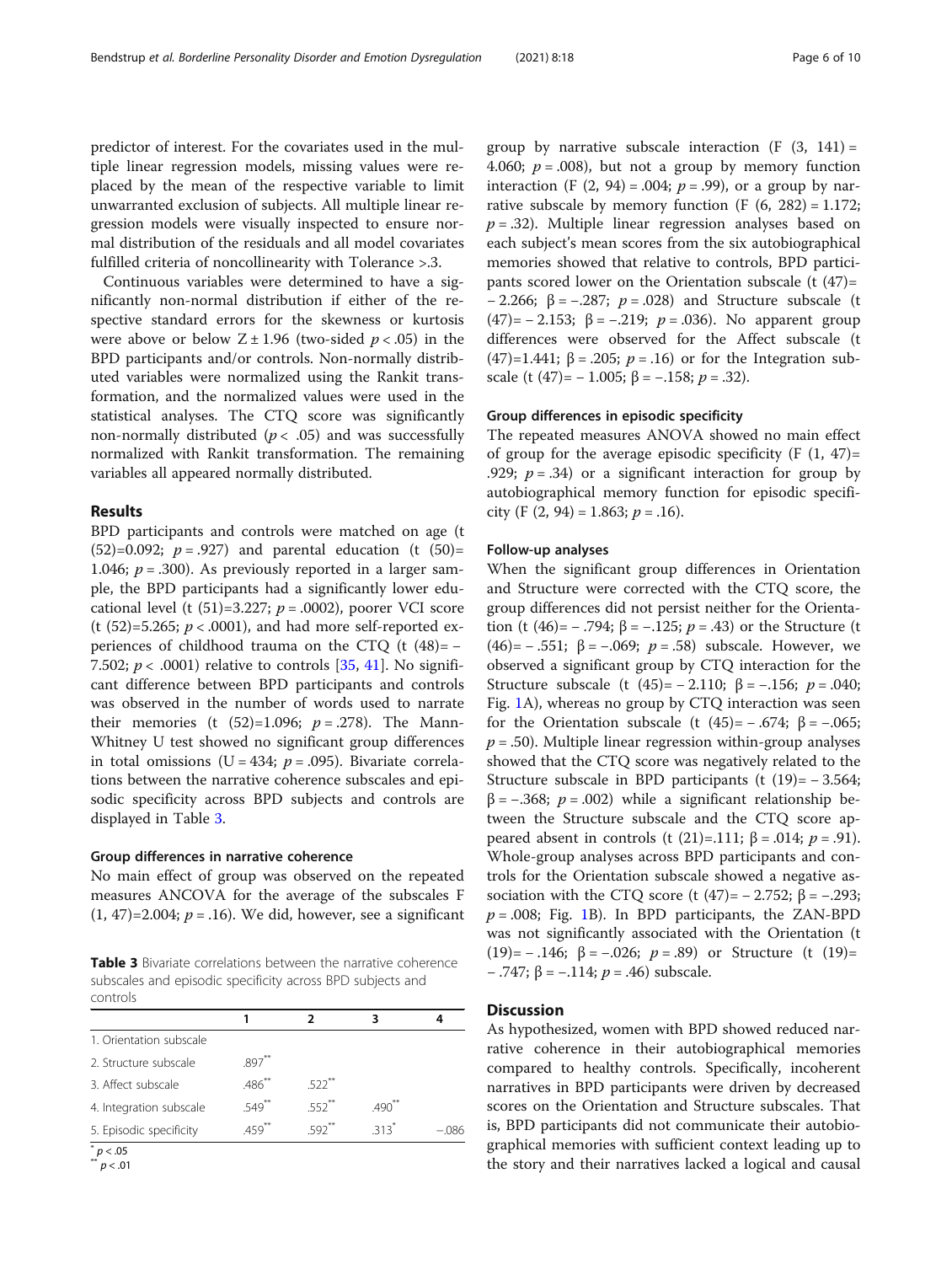<span id="page-6-0"></span>

flow compared to controls. We found no apparent group differences on the Affect and Integration subscale, which indicate that BPD participants and controls use affect similarly to narrate their memories and communicate the points of their memories equally well. Our findings are in agreement with earlier studies, which showed that relative to healthy controls, autobiographical narratives in BPD individuals were more disoriented and impoverished [[22,](#page-8-0) [23\]](#page-8-0), corresponding to a lower score on the Orientation and Structure subscales in the present study. Our results are also somewhat in agreement with a study reporting that an increased number of BPD symptoms were associated with lowered narrative coherence in undiagnosed adults [[21\]](#page-8-0). However, we did not observe a significant relationship between the Orientation and Structure subscales and the ZAN-BPD score in the BPD subjects, this may be related to a lack of power. The observed group differences in Orientation and Structure could not be explained by differences in age, parental education, subject education, verbal comprehension or number of written words.

# Narrative coherence and associations with childhood trauma

In the present study, self-reported childhood trauma as measured with the CTQ, displayed a negative relationship with the Orientation subscale across BPD participants and controls. Interestingly, the Structure subscale was negatively associated with self-reported experiences of childhood neglect and abuse in women with BPD, but not in controls. Childhood adversity and insecure attachment may impair the ability to make coherent narratives. It has been shown that children exposed to heightened family conflict had more incoherent narratives on the MacArthur Story Stem Battery, which were coupled to more externalizing behavior [[45\]](#page-9-0). Adolescents suffering from predominantly depression and/or anxiety had lowered narrative coherence on the Child Attachment Interview, which was related to more insecure attachment [[16\]](#page-8-0), and increased number of borderline symptoms [[44\]](#page-9-0). Moreover, children of mothers with BPD display reduced narrative coherence on story telling [[46](#page-9-0)]. However, the competency to develop coherent narratives in childhood may also act as a compensatory mechanism. Better coherence on the MacArthur Story Stem Battery in preschool children was observed to attenuate the otherwise positive relationship between increased maternal psychological stress and internalizing symptoms in the child [[47\]](#page-9-0), as well as how seriously family risk factors affected the manifestation of internalizing symptoms and externalizing behavior [[48\]](#page-9-0). While more childhood trauma may not be specific to the observed lower narrative coherence in BPD, individuals with BPD have a high prevalence of experienced childhood trauma [\[18](#page-8-0)], which therefore places them at increased risk of having incoherent autobiographical memories. Traumatic parenting predisposes insecure childhood attachment and in the absence of dyadic parent-child reminiscing presumably undermines the developing child's capacity to mentalize, form a stable identity and trust others. This ultimately leading to epistemic mistrust and mentalizing deficits, which lies at the heart of BPD [\[20,](#page-8-0) [49\]](#page-9-0).

Our finding that incoherent autobiographical narratives in participants with BPD are closely associated with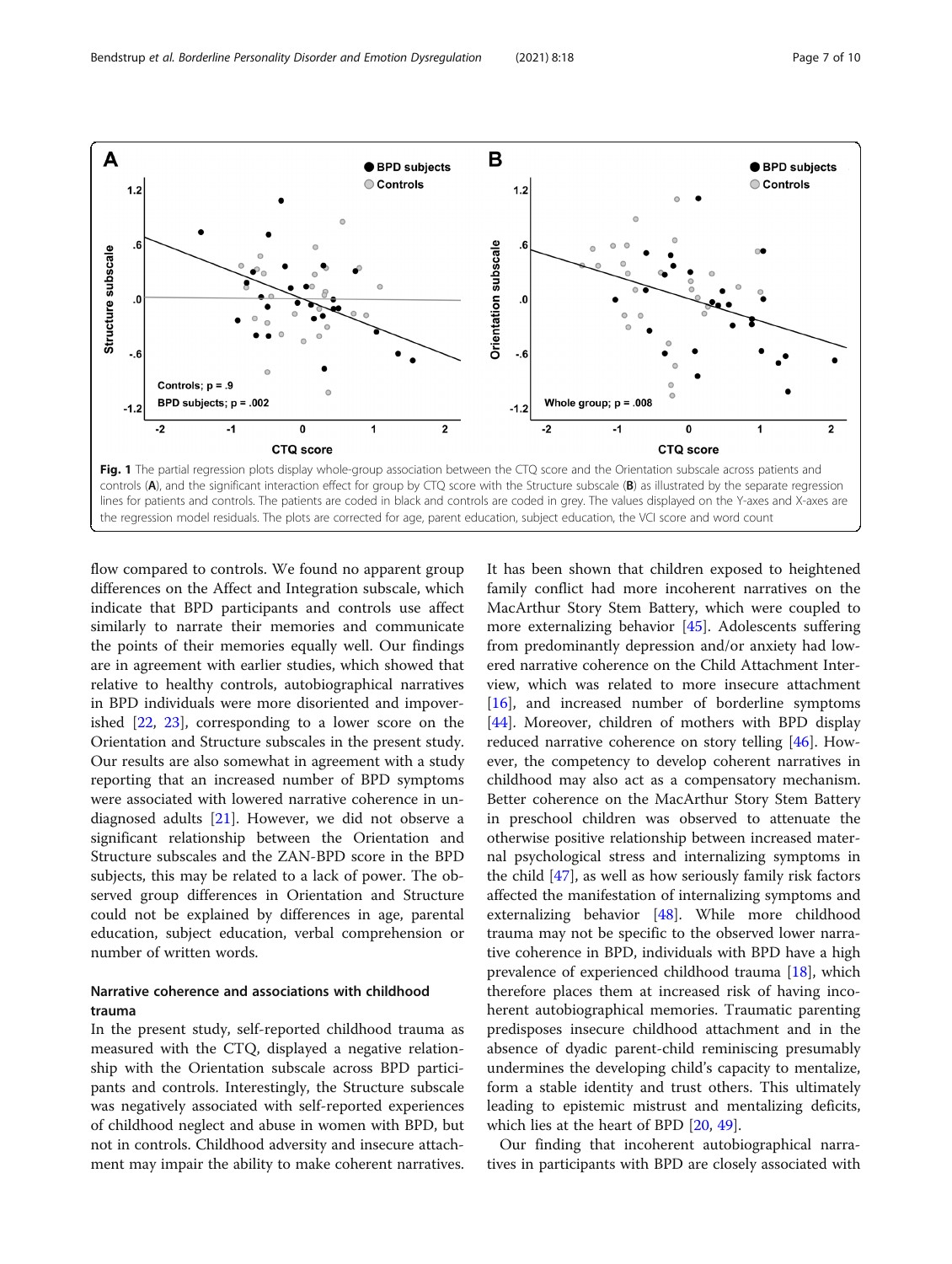their experiences of childhood trauma indicate that the assessment of narrative coherence in BPD is of significant clinical and therapeutic value. This is substantiated by an earlier study, which observed that transferencefocused psychotherapy seemed to increase BPD subjects' narrative coherence on the AAI [[17\]](#page-8-0). Related findings have been reported by studies in patients diagnosed with PTSD who had better organized trauma-related narratives following psychotherapy [\[50](#page-9-0), [51](#page-9-0)]. However, a more recent study observed no apparent relationship between the coherence of narrative reflections about getting therapy and improvements in mental health symptoms following psychotherapeutic treatment in a group of adult men and women who were treated at an outpatient mental health clinic for various reasons [\[52](#page-9-0)].

It may also be that the lowered orientation and narrative structure in the BPD subjects is partially coupled to reduced mentalizing skills, which is commonly observed in people with BPD [[20,](#page-8-0) [49](#page-9-0)]. This is in line with evidence that better narrative coherence on the AAI is correlated with more reflective functioning about mental states in BPD subjects [\[17](#page-8-0)], and in community adolescents [\[53](#page-9-0)]. Because a high score on the Orientation subscale requires the subject to provide the recipient with sufficient information about the context leading up to the story, and the Structure subscale measures the logical flow and whether events appear causally connected, both scales undoubtedly require some level of mentalizing skills. However, this question remains to be examined in future studies.

The group differences in narrative coherence did not seem specific to either the social, self or directive functions of autobiographical memory, which could suggest that the incoherent narratives of autobiographical memories seen in BPD affect the autobiographical functions globally. Moreover, groups did not differ in episodic specificity concurrent with some earlier studies in BPD [[22,](#page-8-0) [32](#page-9-0)–[34\]](#page-9-0) but not others [[23,](#page-8-0) [27](#page-8-0)–[31\]](#page-9-0).

# Study limitations

We instructed participants to recall singular autobiographical events rather than asking them to recall a series of interconnected autobiographical memories that made up their life story as was the original intention with the Baerger and McAdams [\[9](#page-8-0)] coding scheme. As we did not require the subjects to connect a sequence of autobiographical events into a meaningful life story, it is likely that the recording of singular autobiographical memories in our study did not adequately tap into the need for using Integration and Affect. This might explain why neither the Affect nor the Integration subscales differed significantly between BPD participants and controls.

We asked subjects to write down their autobiographical memories, which may have placed higher demands on lexical skills compared to oral recall. However, our results are in agreement with Jørgensen et al. [\[22](#page-8-0)] who likewise asked subjects to write down their autobiographical memories, as well as with other studies that requested subjects to orally recall autobiographical memories [\[21,](#page-8-0) [23\]](#page-8-0), suggesting that narrative coherence is consistently disturbed in BPD, regardless of how autobiographical memories are reported.

Because we did not include other psychiatric diagnostic groups, we are not able to establish whether our findings are specific to the underlying pathology in BPD. In fact, we do not expect that deficits in narrative coherence would display diagnostic specificity to BPD as increased experiences of childhood trauma appeared to explain the group differences in narrative coherence. Furthermore, because of our small sample size we lacked the statistical power to explore if psychiatric comorbidity had an effect on the group differences. That we did not find any significant relation between ZAN-BPD and narrative coherence in patients, may also be related to a lack of power or low variance in the patient sample. Because we did not assess control participants for subthreshold BPD symptoms e.g. with ZAN-BPD we could not explore whether BPD symptoms might have explained the correlation between the coherence subscales and self-reported childhood trauma we observed across the patient and control groups.

Participants were given three minutes to recall an autobiographical memory, and some BPD individuals appeared to have more trouble with recall than controls, although groups did not differ significantly. At group level, however, subjects with BPD had somewhat less autobiographical memory data compared to controls. It is unclear why some BPD participants were not able to recall as many autobiographical memories within the constraint of three minutes. However, studies have associated higher working memory capacity with better and more coherent recall of semantic autobiographical information [\[54](#page-9-0)] and more specific autobiographical memories [\[55\]](#page-9-0) in community adults. As we have previously shown that the BPD subjects in the present study had lower working memory [\[35\]](#page-9-0), it seems likely that troubles with recall in some BPD individuals are partially related to executive deficits.

Lastly, because our study used a cross-sectional design, our results do not demonstrate causality, but is entirely correlational.

# Conclusion

In conclusion, women with BPD did not provide adequate orientation and narrative structure when narrating their autobiographical memories relative to controls.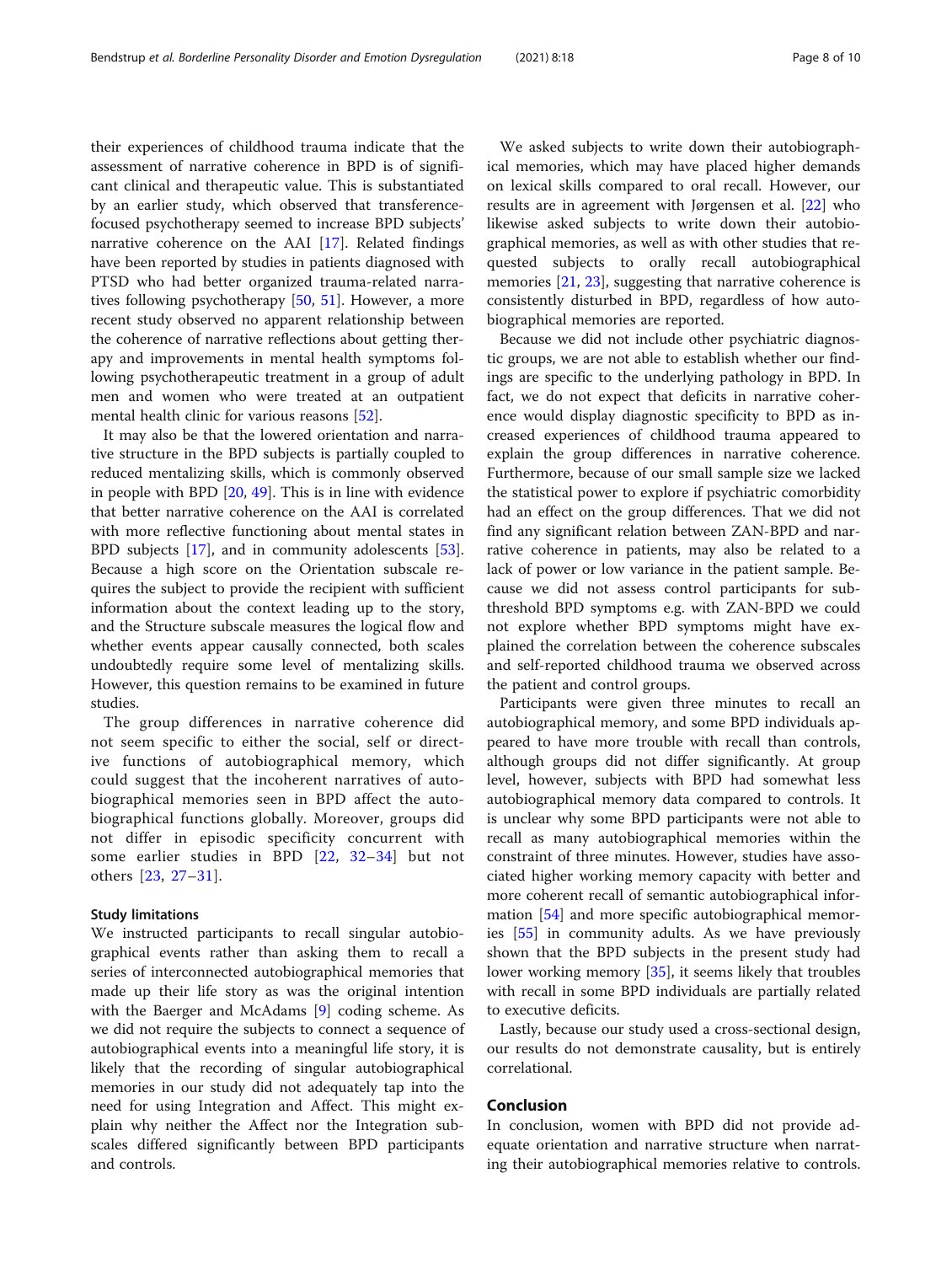<span id="page-8-0"></span>Notably, we provide novel evidence that incoherent autobiographical narratives seem to be coupled with more experiences of childhood adversity, particularly in women with BPD and to a lesser extent controls. The dynamic nature of narrative coherence might therefore play a critical role in the psychopathology and psychotherapeutic treatment of BPD.

## Acknowledgements

The authors wish to acknowledge the significant contribution made by Morten Bech, PhD student† and Rune Andersen, PhD on the conception and design of the project.

#### Authors' contributions

Morten Bech† collected the autobiographical memory interviews. G.B. and M.V. analyzed the data and wrote the manuscript. G.B., M.S.J and L.S.P. performed the rating. M.S.J., L.P., M.S.T., M.T.K. and E.S. contributed to, reviewed, and edited the manuscript. All authors read, revised and approved the final manuscript.

#### Funding

Not applicable.

#### Availability of data and materials

Not applicable.

# **Declarations**

### Ethics approval and consent to participate

The study protocol was approved by the Regional Ethics Committee for Science Ethics of Zealand and notified to the Danish Data Protection Agency (SJ-311).

## Consent for publication

Not applicable.

### Competing interests

The authors declare that they have no competing interests.

### Author details

<sup>1</sup> Psychiatric Research Unit, Psychiatry Region Zealand, Slagelse, Denmark. <sup>2</sup> Department of Clinical Medicine, Faculty of Health and Medical Sciences, University of Copenhagen, Copenhagen, Denmark. <sup>3</sup>Psychiatric Clinic Roskilde, Psychiatry Region Zealand, Roskilde, Denmark. <sup>4</sup>Department of Psychology, University of Southern Denmark, Odense, Denmark.

## Received: 26 January 2021 Accepted: 7 May 2021 Published online: 07 June 2021

#### References

- 1. Conway MA, Singer JA, Tagini A. The self and autobiographical memory: Correspondence and coherence. Soc Cogn. 2004;22(5: Special issue):491– 529. <https://doi.org/10.1521/soco.22.5.491.50768>.
- 2. Conway MA, Pleydell-Pearce CW. The construction of autobiographical memories in the self-memory system. Psychol Rev. 2000;107(2):261–88. <https://doi.org/10.1037/0033-295X.107.2.261>.
- Vanderveren E, Bijttebier P, Hermans D. The importance of memory specificity and memory coherence for the self: linking two characteristics of autobiographical memory. Front Psychol. 2017;8:2250. [https://doi.org/10.33](https://doi.org/10.3389/fpsyg.2017.02250) [89/fpsyg.2017.02250](https://doi.org/10.3389/fpsyg.2017.02250).
- 4. Fivush R. The development of autobiographical memory. Annu Rev Psychol. 2011;62(1):559–82. [https://doi.org/10.1146/annurev.psych.121208.131702.](https://doi.org/10.1146/annurev.psych.121208.131702)
- 5. Rimé B, Finkenauer C, Luminet O, Zech E, Philippot P. Social sharing of emotion: new evidence and new questions. Eur Rev Soc Psychol. 1998;9(1): 145–89. [https://doi.org/10.1080/14792779843000072.](https://doi.org/10.1080/14792779843000072)
- Bluck S, Alea N. Exploring the functions of autobiographical memory: why do I remember the autumn? 2002. [https://doi.org/10.1080/741938206.](https://doi.org/10.1080/741938206) Autobiographical memory: Exploring its functions in everyday life
- 7. Rasmussen AS, Berntsen D. Emotional valence and the functions. Mem Cogn. 2009;37(4):477–92. <https://doi.org/10.3758/MC.37.4.477>.
- 8. American Psychiatric Association. (2013). Diagnostic and statistical manual of mental disorders (5th ed.).
- 9. Baerger DR, McAdams DP. Life story coherence and its relation to psychological well-being. Narrat Inq. 1999;9(1):69–96. [https://doi.org/10.1](https://doi.org/10.1075/ni.9.1.05bae) [075/ni.9.1.05bae](https://doi.org/10.1075/ni.9.1.05bae).
- 10. Pennebaker JW, Seagal JD. Forming a story: the health benefits of narrative. J Clin Psychol. 1999;55(10):1243–54. [https://doi.org/10.1002/\(SICI\)1097-4679\(1](https://doi.org/10.1002/(SICI)1097-4679(199910)55:10<1243::AID-JCLP6>3.0.CO;2-N) [99910\)55:10<1243::AID-JCLP6>3.0.CO;2-N](https://doi.org/10.1002/(SICI)1097-4679(199910)55:10<1243::AID-JCLP6>3.0.CO;2-N).
- 11. Smyth J, True N, Souto J. Effects of writing about traumatic experiences: the necessity for narrative structuring. J Soc Clin Psychol. 2001;20(2):161–72. <https://doi.org/10.1521/jscp.20.2.161.22266>.
- 12. Reese E, Haden CA, Baker-Ward L, Bauer P, Fivush R, Ornstein PA. Coherence of personal narratives across the lifespan: a multidimensional model and coding method. J Cogn Dev. 2011;12(4):424–62. [https://doi.org/10.1080/1](https://doi.org/10.1080/15248372.2011.587854) [5248372.2011.587854](https://doi.org/10.1080/15248372.2011.587854).
- 13. Reese E, Macfarlane L, McAnally H, Robertson S-J, Taumoepeau M. Coaching in maternal reminiscing with preschoolers leads to elaborative and coherent personal narratives in early adolescence. J Exp Child Psychol. 2020; 189:104707. <https://doi.org/10.1016/j.jecp.2019.104707>.
- 14. Bird A, Reese E. Emotional reminiscing and the development of an autobiographical self. Dev Psychol. 2006;42(4):613–26. [https://doi.org/10.103](https://doi.org/10.1037/0012-1649.42.4.613) [7/0012-1649.42.4.613.](https://doi.org/10.1037/0012-1649.42.4.613)
- 15. Laible D. Mother-child discourse in two contexts: links with child temperament, attachment security, and socioemotional competence. Dev Psychol. 2004;40(6):979–92. <https://doi.org/10.1037/0012-1649.40.6.979>.
- 16. Lind M, Vanwoerden S, Penner F, Sharp C. Narrative coherence in adolescence: relations with attachment, Mentalization, and psychopathology. J Pers Assess. 2019;102(3):1–10. [https://doi.org/10.1080/](https://doi.org/10.1080/00223891.2019.1574805) [00223891.2019.1574805.](https://doi.org/10.1080/00223891.2019.1574805)
- 17. Levy KN, Meehan KB, Kelly KM, Reynoso JS, Weber M, Clarkin JF, et al. Change in attachment patterns and reflective function in a randomized control trial of transference-focused psychotherapy for borderline personality disorder. J Consult Clin Psychol. 2006;74(6):1027–40. [https://doi.](https://doi.org/10.1037/0022-006X.74.6.1027) [org/10.1037/0022-006X.74.6.1027](https://doi.org/10.1037/0022-006X.74.6.1027).
- 18. Porter C, Palmier-Claus J, Branitsky A, Mansell W, Warwick H, Varese F. Childhood adversity and borderline personality disorder: a meta-analysis. Acta Psychiatr Scand. 2020;141(1):6–20. [https://doi.org/10.1111/acps.13118.](https://doi.org/10.1111/acps.13118)
- 19. Fonagy P, Bateman A. The development of borderline personality disorder—a mentalizing model. J Personal Disord. 2008;22(1):4–21. [https://](https://doi.org/10.1521/pedi.2008.22.1.4) [doi.org/10.1521/pedi.2008.22.1.4.](https://doi.org/10.1521/pedi.2008.22.1.4)
- 20. Karterud SW, Kongerslev MT. A temperament-attachment-mentalizationbased (TAM) theory of personality and its disorders. Front Psychol. 2019;10: 518. [https://doi.org/10.3389/fpsyg.2019.00518.](https://doi.org/10.3389/fpsyg.2019.00518)
- 21. Adler JM, Chin ED, Kolisetty AP, Oltmanns TF. The distinguishing characteristics of narrative identity in adults with features of borderline personality disorder: an empirical investigation. J Personal Disord. 2012;26(4): 498–512. [https://doi.org/10.1521/pedi.2012.26.4.498.](https://doi.org/10.1521/pedi.2012.26.4.498)
- 22. Jørgensen CR, Berntsen D, Bech M, Kjolbye M, Bennedsen BE, Ramsgaard SB. Identity-related autobiographical memories and cultural life scripts in patients with borderline personality disorder. Conscious Cogn. 2012;21(2): 788–98. <https://doi.org/10.1016/j.concog.2012.01.010>.
- 23. Rasmussen AS, Jørgensen CR, O'Connor M, Bennedsen BE, Godt KD, Bøye R, et al. The structure of past and future events in borderline personality disorder, eating disorder, and obsessive–compulsive disorder. Psychol Consciousness Theory Res Pract. 2017;4(2):190. [https://doi.org/10.1037/](https://doi.org/10.1037/cns0000109) [cns0000109](https://doi.org/10.1037/cns0000109).
- 24. Barry TJ, Lenaert B, Hermans D, Raes F, Griffith JW. Meta-analysis of the association between autobiographical memory specificity and exposure to trauma. J Trauma Stress. 2018;31(1):35–46. [https://doi.org/10.1002/jts.22263.](https://doi.org/10.1002/jts.22263)
- 25. Edwards VJ, Fivush R, Anda RF, Felitti VJ, Nordenberg DF. Autobiographical memory disturbances in childhood abuse survivors. J Aggress Maltreat Trauma. 2001;4(2):247–63. [https://doi.org/10.1300/J146v04n02\\_11.](https://doi.org/10.1300/J146v04n02_11)
- 26. Williams JMG, Barnhofer T, Crane C, Herman D, Raes F, Watkins E, et al. Autobiographical memory specificity and emotional disorder. Psychol Bull. 2007;133(1):122–48. <https://doi.org/10.1037/0033-2909.133.1.122>.
- 27. Jones B, Heard H, Startup M, Swales M, Williams JM, Jones RS. Autobiographical memory and dissociation in borderline personality disorder. Psychol Med. 1999;29(6):1397–404. [https://doi.org/10.1017/S00332](https://doi.org/10.1017/S0033291799001208) [91799001208](https://doi.org/10.1017/S0033291799001208).